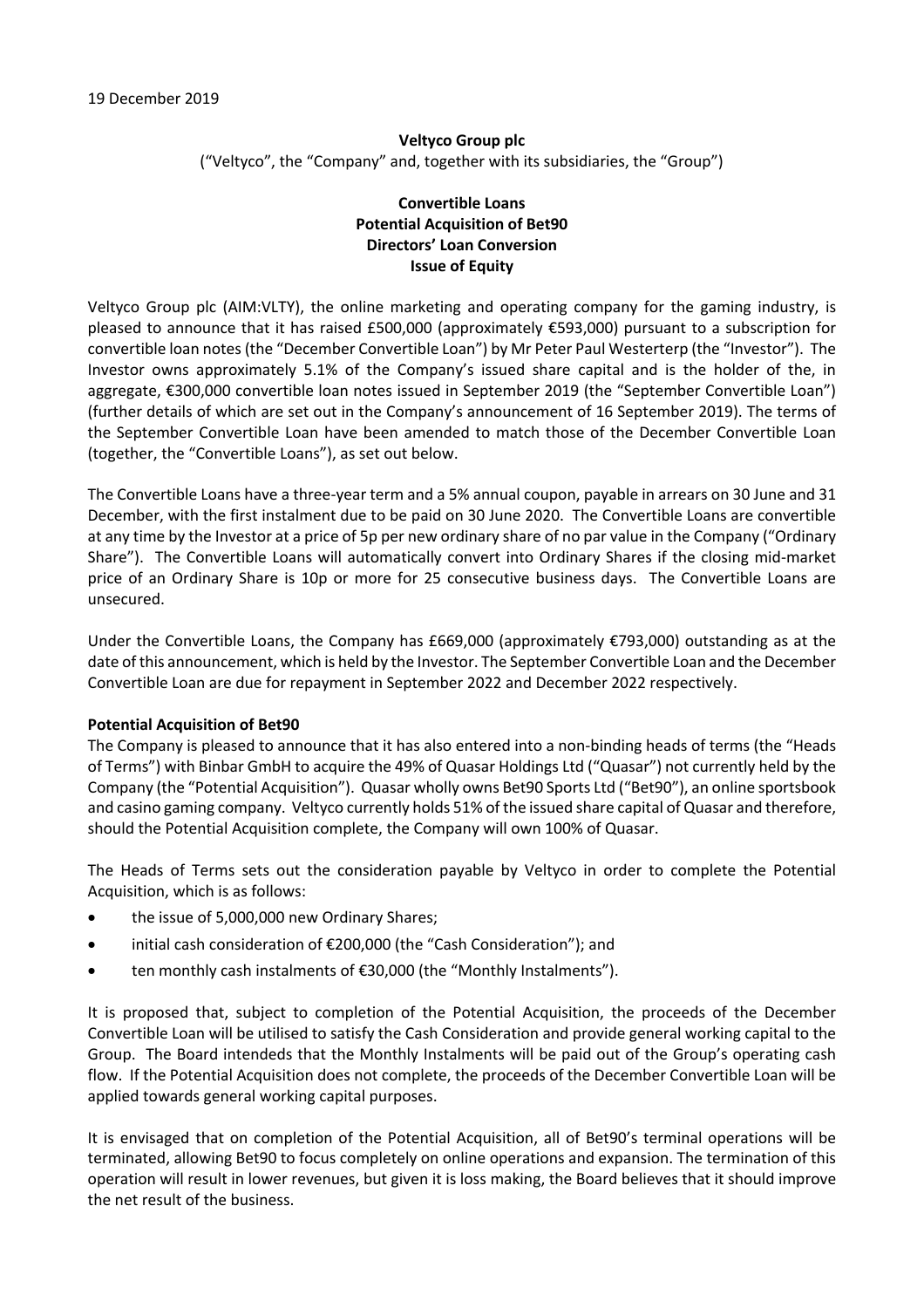The Proposed Acquisition is subject to, *inter alia*, execution of a share purchase agreement and other formal documentation, which is expected to occur in shortly. There is no guarantee that the Proposed Acquisition will complete or that the proposed terms will not be amended. The Board will provide further updates as appropriate.

Should the Potential Acquisition complete, the Directors believe that it would be important step in the development of the Group's new strategy, which is focused on regulated online sportsbook and casino operations and expanding these operations in additional territories. The Company is aiming to partner with external experts and expand online operations, with a view to increasing marketing efforts for brand recognition and driving additional traffic to the platform.

The results for Bet90 are already consolidated into the Group's accounts and for the year ended 31 December 2018, Bet90 had revenues of €2.2 million and a loss of €3.1 million. In the six months ended 30 June 2019, Bet90 had revenues of €1.6 million and a loss of €0.6 million and as at 30 June 2019, had net liabilities, excluding amounts due to the Company which are netted off on consolidation, of €1.0 million, reflect the accumulated losses.

# **Trading update**

The Directors continue to manage the Group's cash resources carefully, given, as previously announced the Group continues to be reliant on being able to manage its creditor balance, which will continue to exceed its cash resources following receipt of the proceeds of the December Convertible Note. As a result, the Directors continue to explore further appropriate sources of capital.

In the event that trading in the short term is not in line with the Board's revised expectations and/or the Group is not able to manage its creditors and/or the Group continues to trade at a loss and/or the Group is not able to secure further funding as outlined above, the Group's ability to continue as a going concern and to meet its liabilities will be materially impacted.

# **Directors' Loan Conversion**

On 1 April 2019, the Company announced that three of its Directors, being Paul Duffen, Marcel Noordeloos and Mark Rosman (together, the "Conversion Directors"), had entered into loan agreements pursuant to which each Conversion Director provided a loan of €166,667 to the Company, totalling €500,000 (the "Directors' Loans").

The Conversion Directors have entered into agreements to convert their respective Director Loan into new Ordinary Shares ("Conversion Shares") at 5p per share. Following the conversion, the Conversion Directors will have the following interests in the Company:

|                            |                                       |                                |                                | % of the Company's                         |
|----------------------------|---------------------------------------|--------------------------------|--------------------------------|--------------------------------------------|
|                            | <b>Existing number</b><br>of Ordinary | Number of<br><b>Conversion</b> | <b>Resulting</b><br>holding of | issued share capital as<br>enlarged by the |
| <b>Conversion Director</b> | <b>Shares</b>                         | <b>Shares issued</b>           | <b>Ordinary Shares</b>         | <b>Conversion Shares</b>                   |
| Paul Duffen                |                                       | 2,800,000                      | 2,800,000                      | 3.08%                                      |
| Marcel Noordeloos          | 859,954                               | 2,800,000                      | 3,659,954                      | 4.03%                                      |
| Mark Rosman                | 183,798                               | 2,800,000                      | 2,983,798                      | 3.28%                                      |

Mark Rosman, Paul Duffen and Marcel Noordeloos as Directors of the Company are deemed to be related parties of the Company pursuant to the AIM Rules for Companies ("AIM Rules") and the conversions of the Directors' Loans are therefore related party transactions for the purposes of Rule 13 of the AIM Rules. Rainer Lauffs, being the independent director for the purposes of the conversions, considers, having consulted with Strand Hanson Limited, the Company's nominated adviser, that the terms of the conversions are fair and reasonable insofar as Veltyco's shareholders are concerned.

#### **Admission and total voting rights**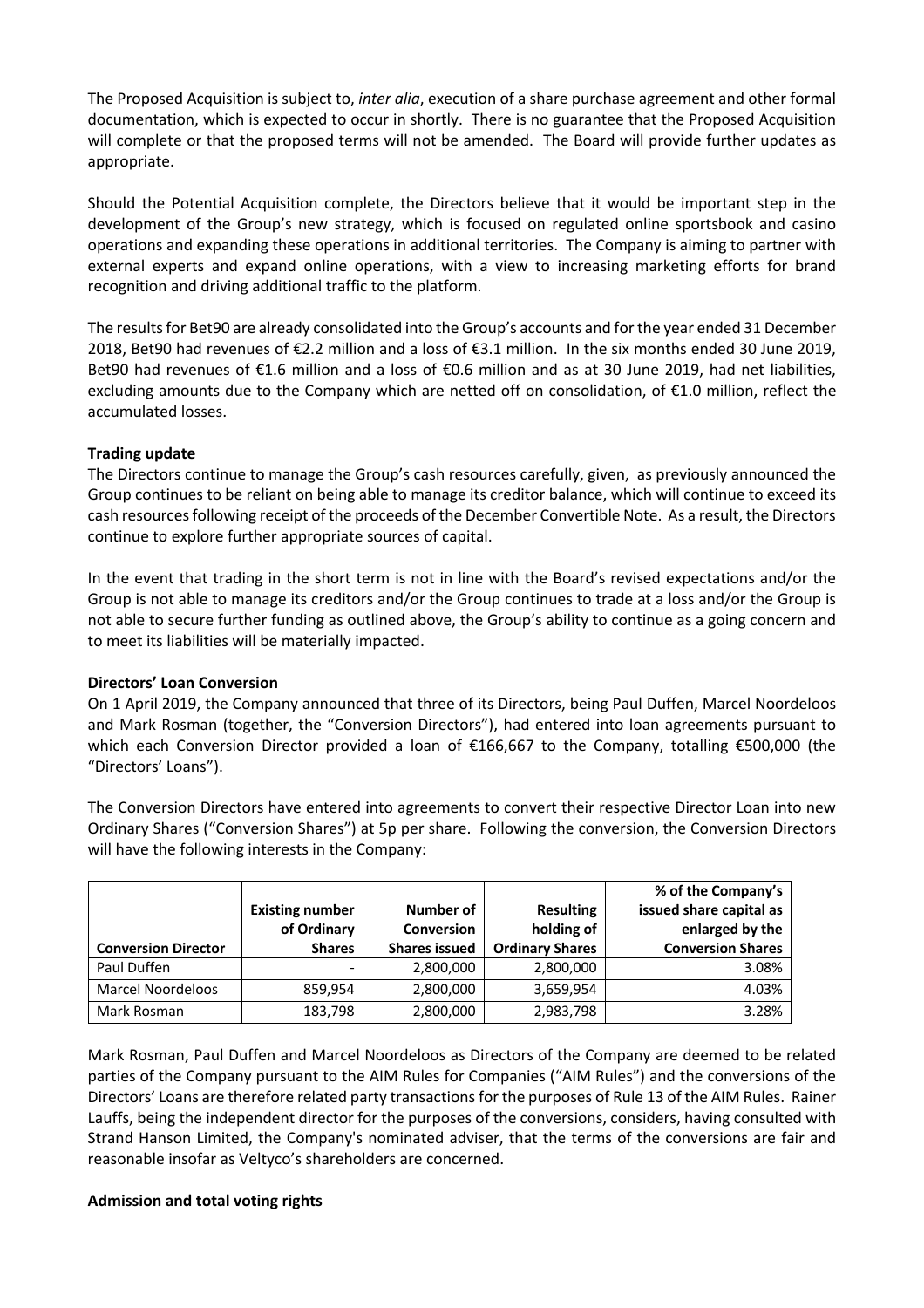Application will be made to the London Stock Exchange for the Conversion Shares to be admitted to trading on AIM ("Admission"). It is expected that Admission will become effective and that dealings in the Conversion Shares will commence at 8.00 a.m. on 24 December 2019.

Following Admission, the Company's total issued share capital will consist of 90,889,492 Ordinary Shares with voting rights. The Company does not hold any Ordinary Shares in treasury and accordingly there are no voting rights in respect of any treasury shares. The Conversion Shares will be fully paid and will rank *pari passu* in all respects with the Company's existing Ordinary Shares.

### **Paul Duffen, Executive Chairman of the Company, commented:**

*We are very pleased to have received the further support from the Investor that has provided much needed working capital and enabled us to enter into the Heads of Terms for the potential acquisition of the remaining 49% of Bet90 we do not already own.*

*"Should the Potential Acquisition complete, we believe that this would be a crucial step in the roll-out of the Group's new strategy, which is completely focused on regulated online sportsbook and casino operations and expanding these operations in additional territories. We are looking to partner with external experts and expand online operations, with a view to increasing marketing efforts for brand recognition and driving additional traffic to our platform.*

*"There is still much to do and additional capital required, but we are cautiously optimistic that the Group's new strategy will ultimately deliver value for shareholders."*

*This announcement contains inside information for the purposes of Article 7 of Regulation (EU) 596/2014.*

#### **For further information please contact:**

| <b>Veltyco Group Plc</b><br>Paul Duffen, Executive Chairman<br>Marcel Noordeloos, Chief Financial Officer | +44 (0)1624 605 764  |
|-----------------------------------------------------------------------------------------------------------|----------------------|
| <b>Strand Hanson Limited (Nominated Adviser)</b><br>James Harris / Richard Tulloch / James Dance          | +44 (0) 20 7409 3494 |
| <b>Whitman Howard Ltd (Broker)</b><br>Nick Lovering / Christopher Furness                                 | +44 (0) 20 7659 1234 |
| IFC Advisory (Financial PR & IR)<br>Graham Herring / Tim Metcalfe / Zach Cohen                            | +44 (0) 20 3934 6630 |

#### **About Veltyco**

Veltyco is a group of companies focused on the operation of its own online Sportsbook and Casino product as well as marketing activities for other online gaming companies.

Website: www.veltyco.com